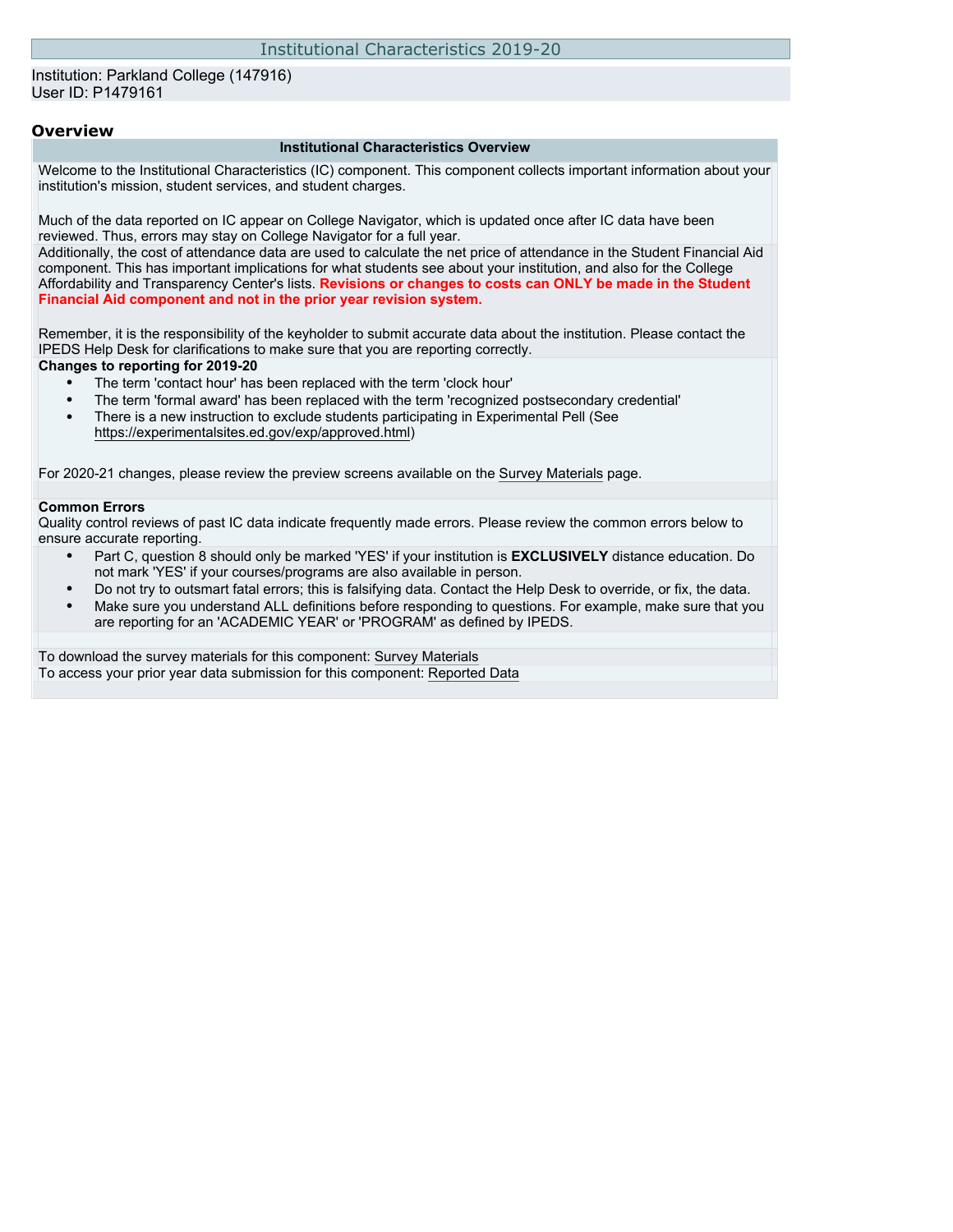## **Part A - Mission Statement**

**1. Provide the institution's mission statement** *or* **a web address (URL) where the mission statement can be found. Typed statements are limited to 2,000 characters or less. The mission statement will be available to the public on College Navigator.**

| o Mission Statement URL: | https:// | www.parkland.edu/Mai |
|--------------------------|----------|----------------------|
| Mission Statement:       |          |                      |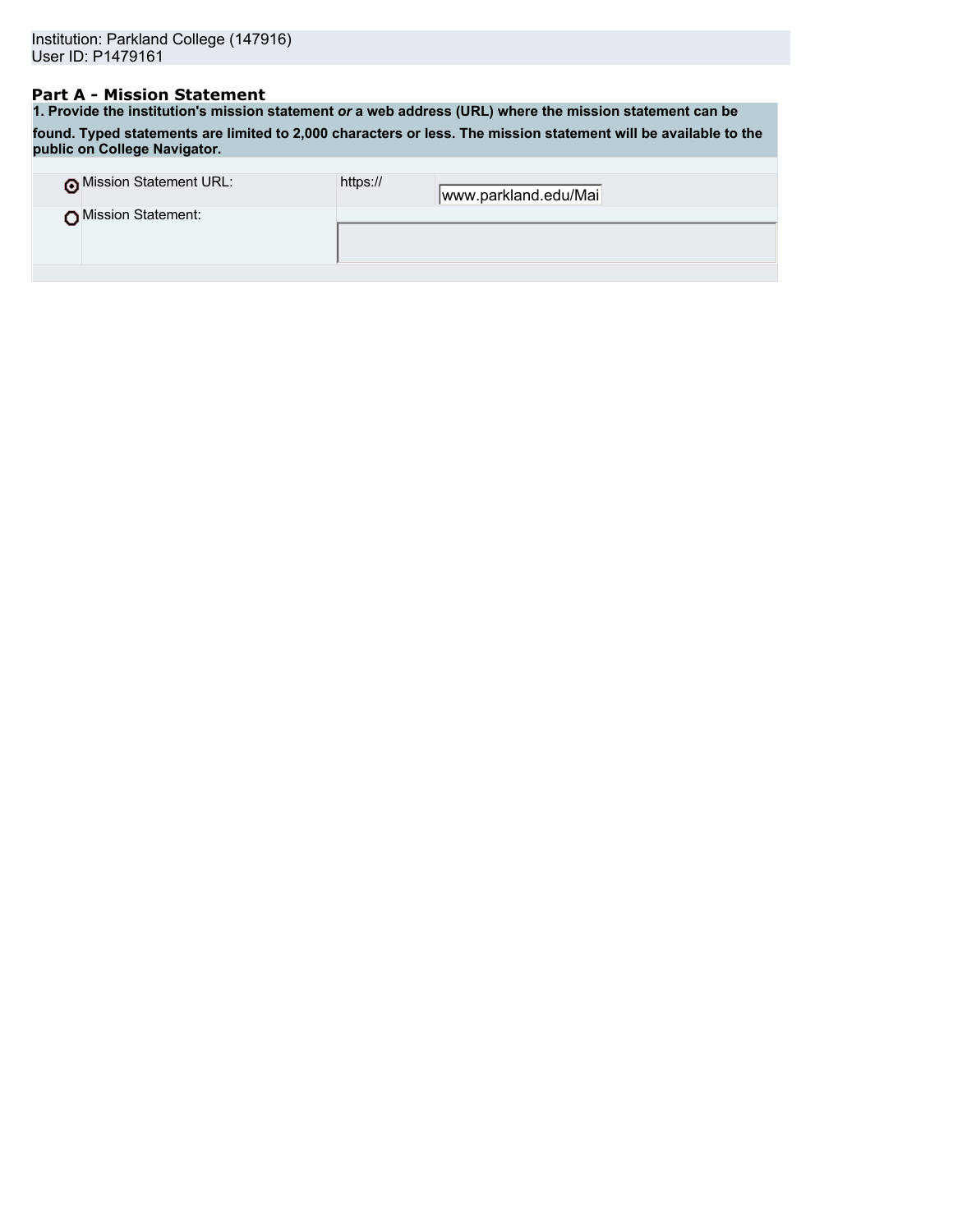|          | Part B - Services and Programs for Servicemembers and Veterans                                            |
|----------|-----------------------------------------------------------------------------------------------------------|
|          | 1. Which of the following are available to veterans, military servicemembers, or their families?          |
|          | Yellow Ribbon Program (officially known as Post-9/11 GI Bill, Yellow Ribbon Program)                      |
| М        | Credit for military training                                                                              |
| М        | Dedicated point of contact for support services for veterans, military servicemembers, and their families |
| ⊡        | Recognized student veteran organization                                                                   |
| ا⊽ا      | Member of Department of Defense Voluntary Educational Partnership Memorandum of Understanding             |
|          | None of the above                                                                                         |
|          | You may use the space below to provide context for the data you've reported above. These context notes    |
|          | will be posted on the College Navigator website, and should be written to be understood by students and   |
| parents. |                                                                                                           |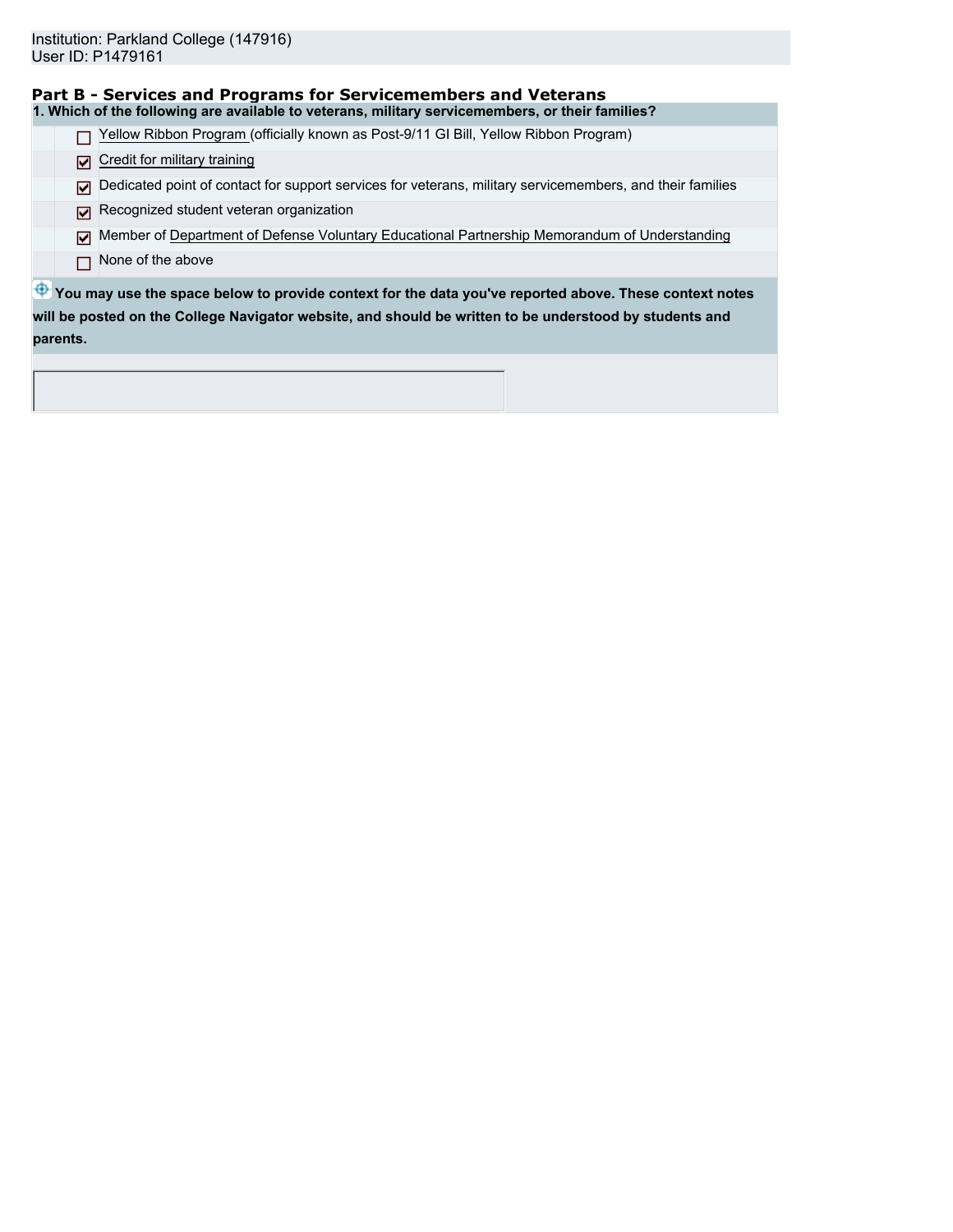|  |  |  | <b>Part C - Student Services - Special Learning Opportunities</b> |  |
|--|--|--|-------------------------------------------------------------------|--|
|  |  |  |                                                                   |  |

|   |                             |                                                          | 1. Does your institution accept any of the following? [Check all that apply]                            |                                                                                                     |
|---|-----------------------------|----------------------------------------------------------|---------------------------------------------------------------------------------------------------------|-----------------------------------------------------------------------------------------------------|
|   |                             | Dual credit (college credit earned while in high school) |                                                                                                         |                                                                                                     |
| М | Credit for life experiences |                                                          |                                                                                                         |                                                                                                     |
| М |                             | Advanced placement (AP) credits                          |                                                                                                         |                                                                                                     |
|   | None of the above           |                                                          |                                                                                                         |                                                                                                     |
|   |                             |                                                          |                                                                                                         |                                                                                                     |
|   |                             |                                                          | 2. What types of special learning opportunities are offered by your institution? [Check all that apply] |                                                                                                     |
|   | <b>ROTC</b>                 |                                                          |                                                                                                         |                                                                                                     |
|   | Army<br>П                   |                                                          | Navy                                                                                                    | Air Force<br>П                                                                                      |
| ⊓ | Study abroad                |                                                          |                                                                                                         |                                                                                                     |
|   | Weekend/evening college     |                                                          |                                                                                                         |                                                                                                     |
|   |                             |                                                          | Teacher certification (for the elementary, middle school/junior high, or secondary level)               |                                                                                                     |
|   |                             |                                                          | Do not include certifications to teach at the postsecondary level.                                      |                                                                                                     |
|   | П                           |                                                          | Students can complete their preparation in certain areas of specialization                              |                                                                                                     |
|   | П                           |                                                          |                                                                                                         | Students must complete their preparation at another institution for certain areas of specialization |
|   |                             |                                                          | This institution is approved by the state for the initial certification or licensure of teachers        |                                                                                                     |
|   | None of the above           |                                                          |                                                                                                         |                                                                                                     |
|   |                             |                                                          |                                                                                                         |                                                                                                     |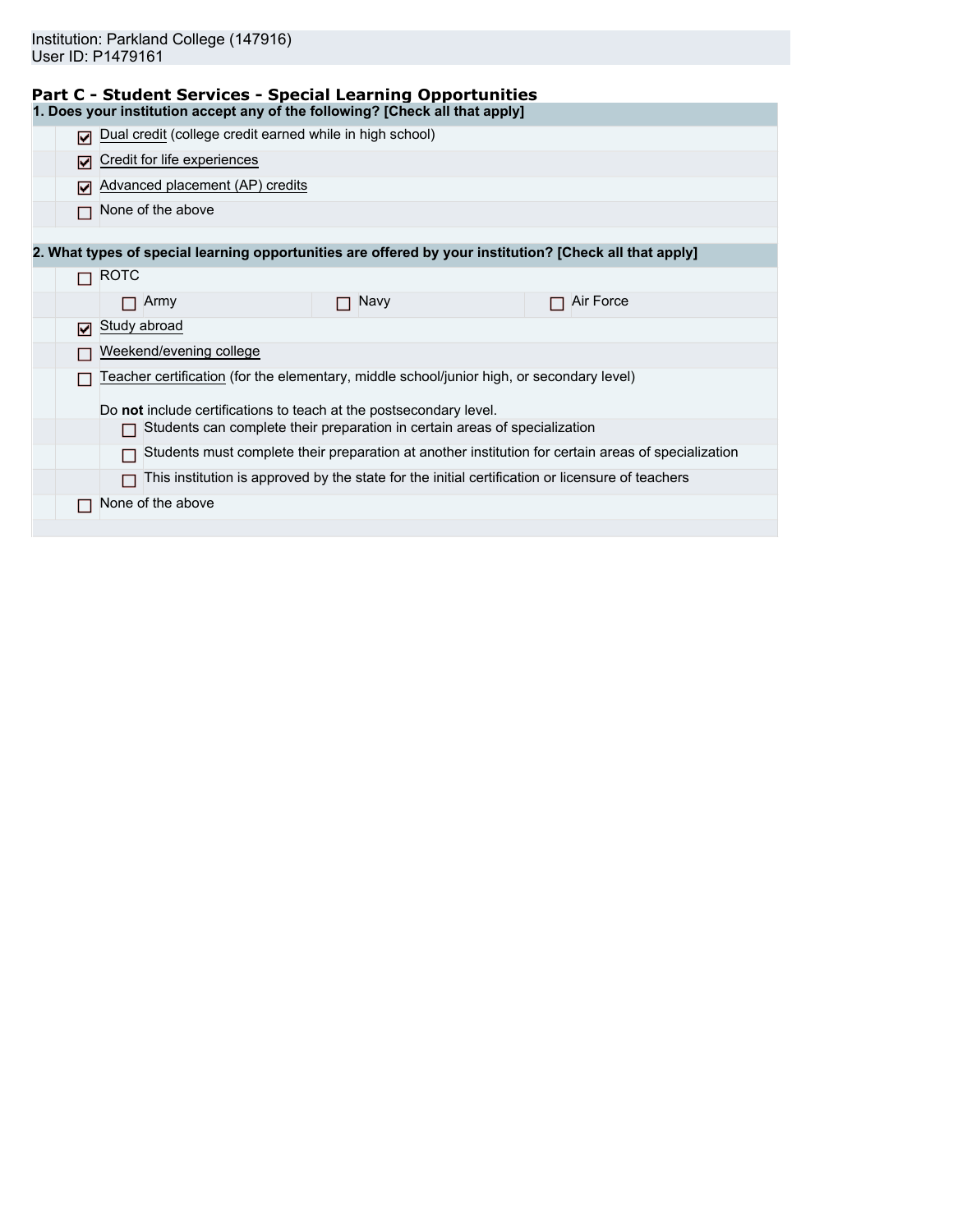### **Part C - Student Services: Other Student Services**

**4. Which of the following selected student services are offered by your institution? [Check all that apply]**

| м      | Remedial services                                                                                             |  |  |  |  |  |
|--------|---------------------------------------------------------------------------------------------------------------|--|--|--|--|--|
| м      | Academic/career counseling services                                                                           |  |  |  |  |  |
| ⊽      | Employment services for current students                                                                      |  |  |  |  |  |
| ☑      | Placement services for program completers                                                                     |  |  |  |  |  |
| ☑      | On-campus day care for children of students                                                                   |  |  |  |  |  |
|        | None of the above                                                                                             |  |  |  |  |  |
|        | 5. Which of the following academic library resource or service does your institution provide? [Check all that |  |  |  |  |  |
| apply] |                                                                                                               |  |  |  |  |  |
| ⊓      | <b>Physical facilities</b>                                                                                    |  |  |  |  |  |
| ☑      | An organized collection of printed materials                                                                  |  |  |  |  |  |
| м      | Access to digital/electronic resources                                                                        |  |  |  |  |  |
|        | A staff trained to provide and interpret library materials                                                    |  |  |  |  |  |
| ☑      | Established library hours                                                                                     |  |  |  |  |  |
| ☑      | Access to library collections that are shared with other institutions                                         |  |  |  |  |  |
|        | None of the above                                                                                             |  |  |  |  |  |
|        |                                                                                                               |  |  |  |  |  |
|        | 6. Indicate whether or not any of the following alternative tuition plans are offered by your institution.    |  |  |  |  |  |
|        | O <sub>No</sub>                                                                                               |  |  |  |  |  |
|        | $\odot$ Yes                                                                                                   |  |  |  |  |  |
|        | Tuition guarantee                                                                                             |  |  |  |  |  |
|        | Prepaid tuition plan                                                                                          |  |  |  |  |  |
|        | Tuition payment plan<br>М                                                                                     |  |  |  |  |  |
|        | Other (specify in box below)                                                                                  |  |  |  |  |  |
|        | You may use the space below to provide context for the alternative tuition plans you've reported above.       |  |  |  |  |  |
|        | These context notes will be posted on the College Navigator website, and should be written to be understood   |  |  |  |  |  |
|        | by students and parents.                                                                                      |  |  |  |  |  |
|        |                                                                                                               |  |  |  |  |  |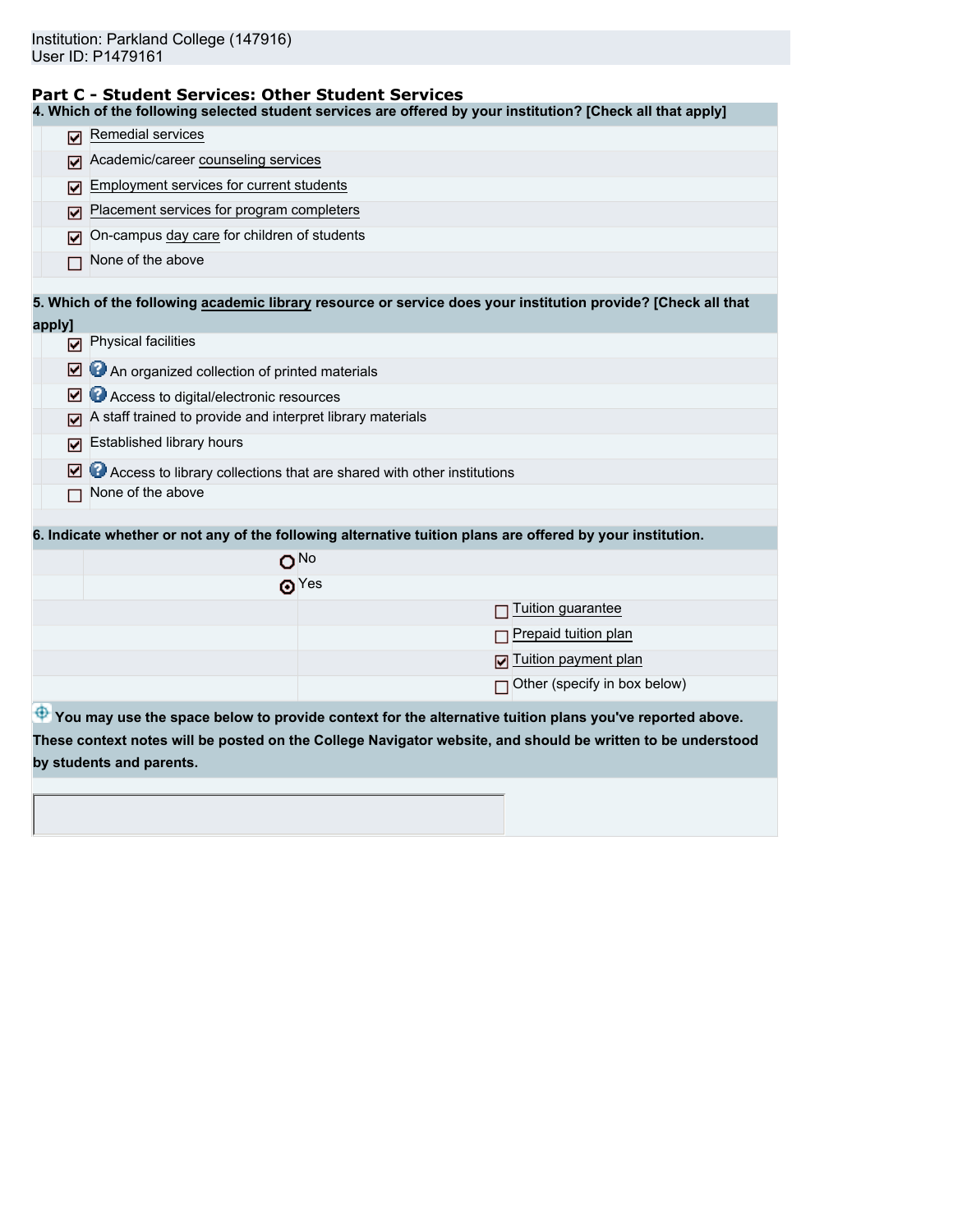# **Part C - Student Services - Distance Education**

|                     |                                                                                                  |                                                          | 27. Please indicate at what level(s) your institution does or does not offer distance education courses and/or |  |  |  |  |  |
|---------------------|--------------------------------------------------------------------------------------------------|----------------------------------------------------------|----------------------------------------------------------------------------------------------------------------|--|--|--|--|--|
|                     | distance education programs. Check all that apply.                                               |                                                          |                                                                                                                |  |  |  |  |  |
|                     |                                                                                                  | Distance education courses   Distance education programs | Does not offer Distance Education                                                                              |  |  |  |  |  |
| Undergraduate level | M                                                                                                |                                                          |                                                                                                                |  |  |  |  |  |
|                     |                                                                                                  |                                                          |                                                                                                                |  |  |  |  |  |
|                     | 8. Are all the programs at your institution offered exclusively via distance education programs? |                                                          |                                                                                                                |  |  |  |  |  |
| $\odot$ No          |                                                                                                  |                                                          |                                                                                                                |  |  |  |  |  |
| $\Omega$ Yes        |                                                                                                  |                                                          |                                                                                                                |  |  |  |  |  |
|                     |                                                                                                  |                                                          |                                                                                                                |  |  |  |  |  |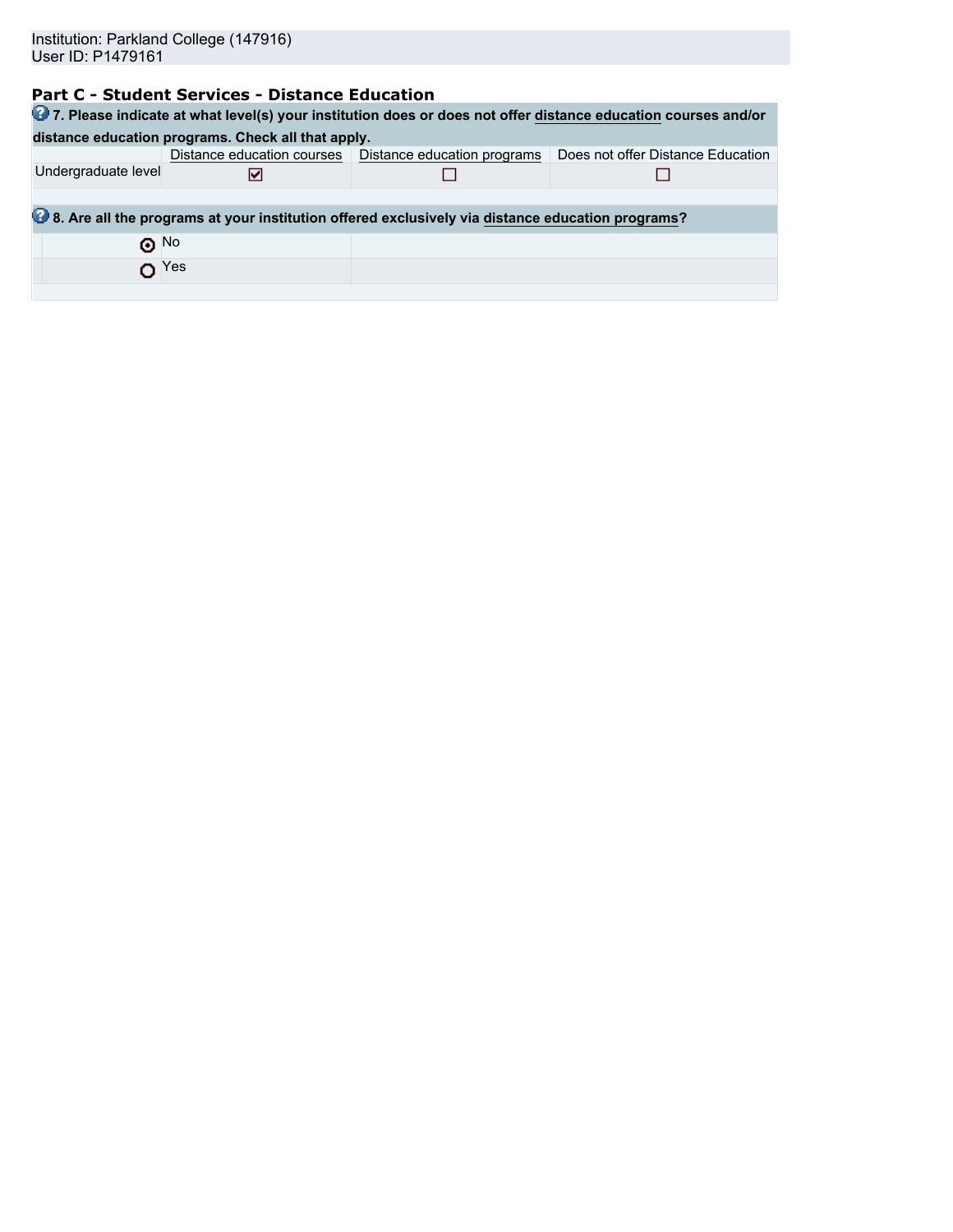# **Part C - Student Services: Disability Services**

**9. Please indicate the percentage of all undergraduate students enrolled during Fall 2018 who were formally registered as students with disabilities with the institution's office of disability services (or the equivalent office).** O 3 percent or less

**O** More than 3 percent: 6%

 $\bigoplus$  **You may use the space below to provide context for the data you've reported above. These context notes will be posted on the College Navigator website, and should be written to be understood by students and parents.**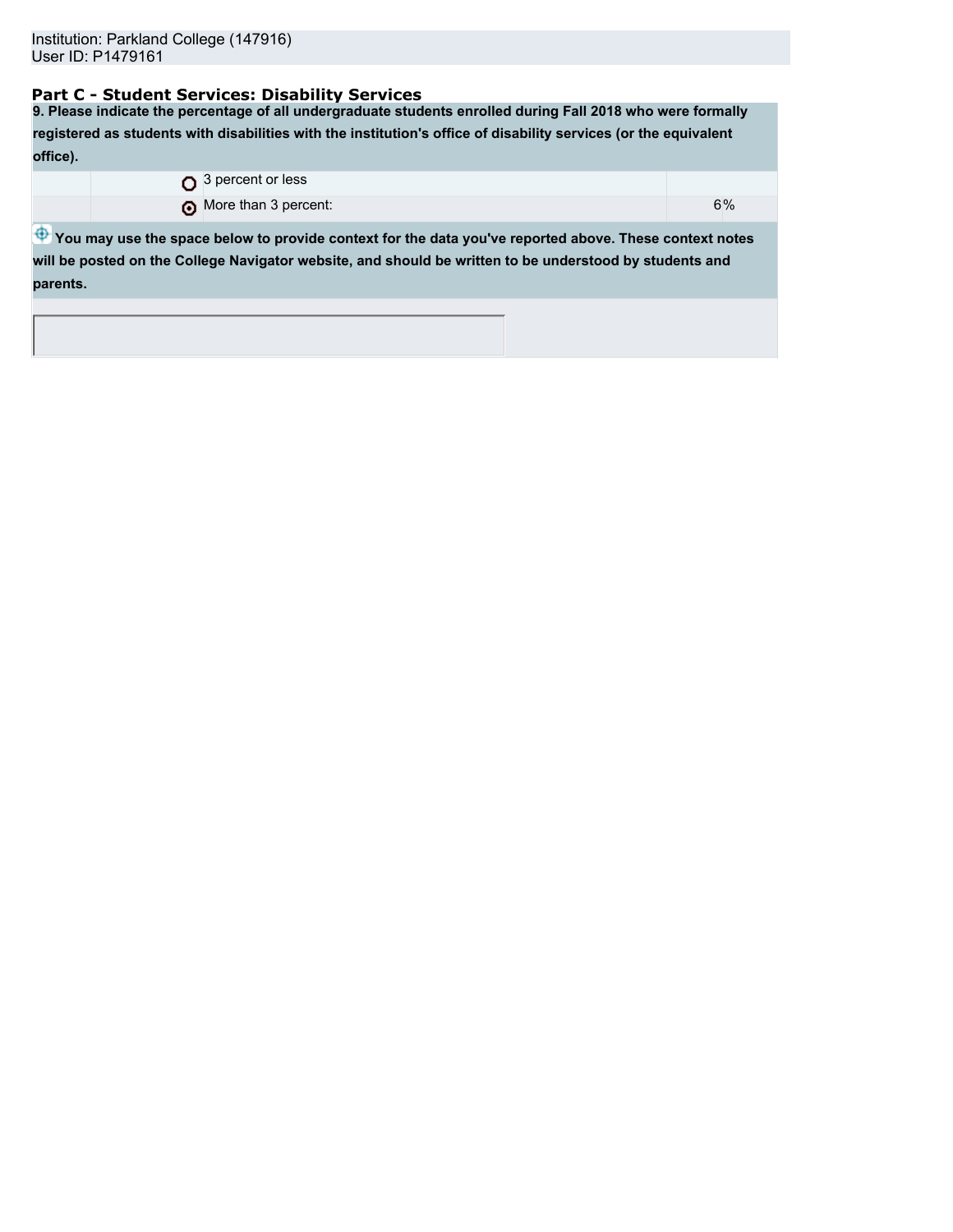# **Part D - Student Charges Questions**

# **controlled housing?**

*If you answer Yes to this question, you will not be asked to report off-campus room and board in the price of attendance (D11).*

*This is only a screening question, and your response does not show up on College Navigator.*

*If you make any exceptions to this rule, and have even one full-time, first-time student living off-campus, please answer No so that this does not cause conflicts with the Student Financial Aid survey. Making changes to the SFA component is very difficult and may lead to inaccurate reporting for your institution.*

|           |                                                                                                                                                                   | $\odot$ No                                                                                      |
|-----------|-------------------------------------------------------------------------------------------------------------------------------------------------------------------|-------------------------------------------------------------------------------------------------|
|           |                                                                                                                                                                   | Yes, and we do not make ANY<br>(even one) exceptions to this rule                               |
|           | 2. Does your institution charge different tuition for in-district, in-state, or out-of-state students?                                                            |                                                                                                 |
| students. | If you answer Yes to this question, you will be expected to report tuition amounts for in-district, in-state, and out-of-state                                    |                                                                                                 |
|           | Please only select Yes if you really charge different tuition rates, or you will be reporting the same numbers 3 times.                                           |                                                                                                 |
|           |                                                                                                                                                                   | ∩ No                                                                                            |
|           |                                                                                                                                                                   | $\odot$ Yes                                                                                     |
|           | 3. Does your institution offer institutionally-controlled housing (either on or off campus)?                                                                      |                                                                                                 |
|           | If you answer Yes to this question, you will be expected to specify a housing capacity, and to report a room charge or a<br>combined room and board charge (D10). |                                                                                                 |
|           |                                                                                                                                                                   | $\odot$ No                                                                                      |
|           |                                                                                                                                                                   | $O$ Yes                                                                                         |
|           |                                                                                                                                                                   | Specify housing capacity for<br>academic year 2019-20                                           |
|           |                                                                                                                                                                   |                                                                                                 |
|           | 4. Do you offer board or meal plans to your students?                                                                                                             |                                                                                                 |
| $(D10)$ . | If you answer Yes to this question, you will be expected to report a board charge or combined room and board charge                                               |                                                                                                 |
|           |                                                                                                                                                                   | $\odot$ No                                                                                      |
|           |                                                                                                                                                                   | Yes - Enter the number of meals<br>per week in the maximum meal<br>plan available               |
|           |                                                                                                                                                                   |                                                                                                 |
|           |                                                                                                                                                                   | Yes - Number of meals per week<br>can vary (e.g., students charge<br>meals against a meal card) |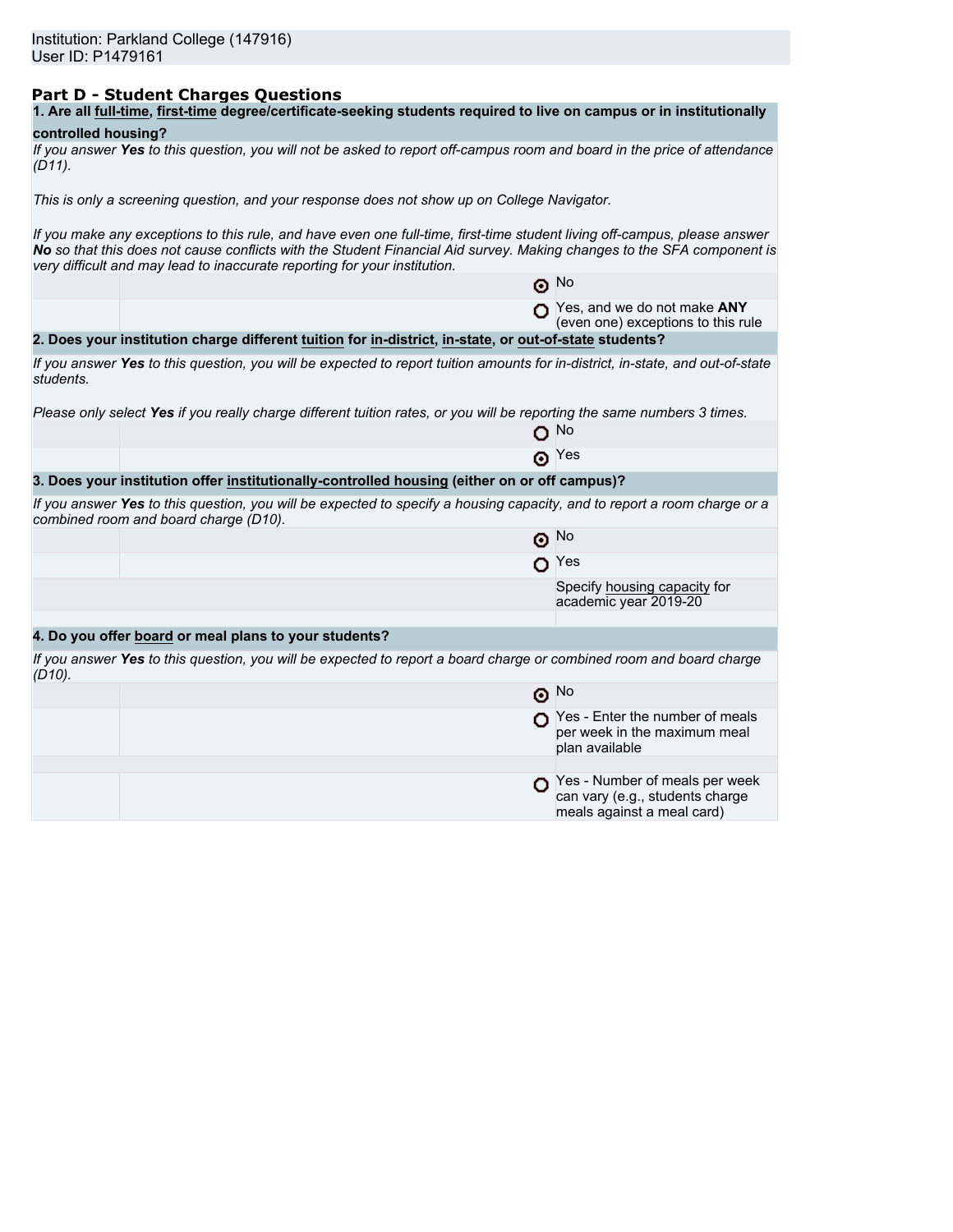# **Part D - Undergraduate Student Charges**

| If the institution charges an application fee, indicate the amount.                                                          |                    |                   |                 |                   |              |                   |
|------------------------------------------------------------------------------------------------------------------------------|--------------------|-------------------|-----------------|-------------------|--------------|-------------------|
|                                                                                                                              |                    |                   | <b>C</b> Amount |                   | Prior year   |                   |
| Undergraduate application fee                                                                                                |                    |                   |                 |                   | 0            | 0                 |
| 5. Charges to full-time undergraduate students for the full academic year 2019-20                                            |                    |                   |                 |                   |              |                   |
| Please be sure to report an average tuition that includes all students at all levels (freshman, sophomore, etc.).            |                    |                   |                 |                   |              |                   |
|                                                                                                                              |                    |                   |                 |                   |              |                   |
|                                                                                                                              | In-district        | <b>Prior year</b> | In-state        | Prior year        | Out-of-state | <b>Prior year</b> |
| All full-time undergraduate students                                                                                         |                    |                   |                 |                   |              |                   |
| Average tuition                                                                                                              | 4.455              | 4.305             | 10.905          | 10.485            | 15,255       | 15,255            |
| Required fees                                                                                                                | 675                | 615               | 675             | 615               | 675          | 615               |
| 6. Per credit hour charge for part-time undergraduate students                                                               |                    |                   |                 |                   |              |                   |
| Please be sure to report an average per credit tuition that includes all students at all levels (freshman, sophomore, etc.). |                    |                   |                 |                   |              |                   |
|                                                                                                                              |                    |                   |                 |                   |              |                   |
|                                                                                                                              | <b>In-district</b> | <b>Prior year</b> | In-state        | <b>Prior year</b> | Out-of-state | <b>Prior year</b> |
| Per credit hour charge                                                                                                       | 149                | 144               | 364             | 350               | 509          | 509               |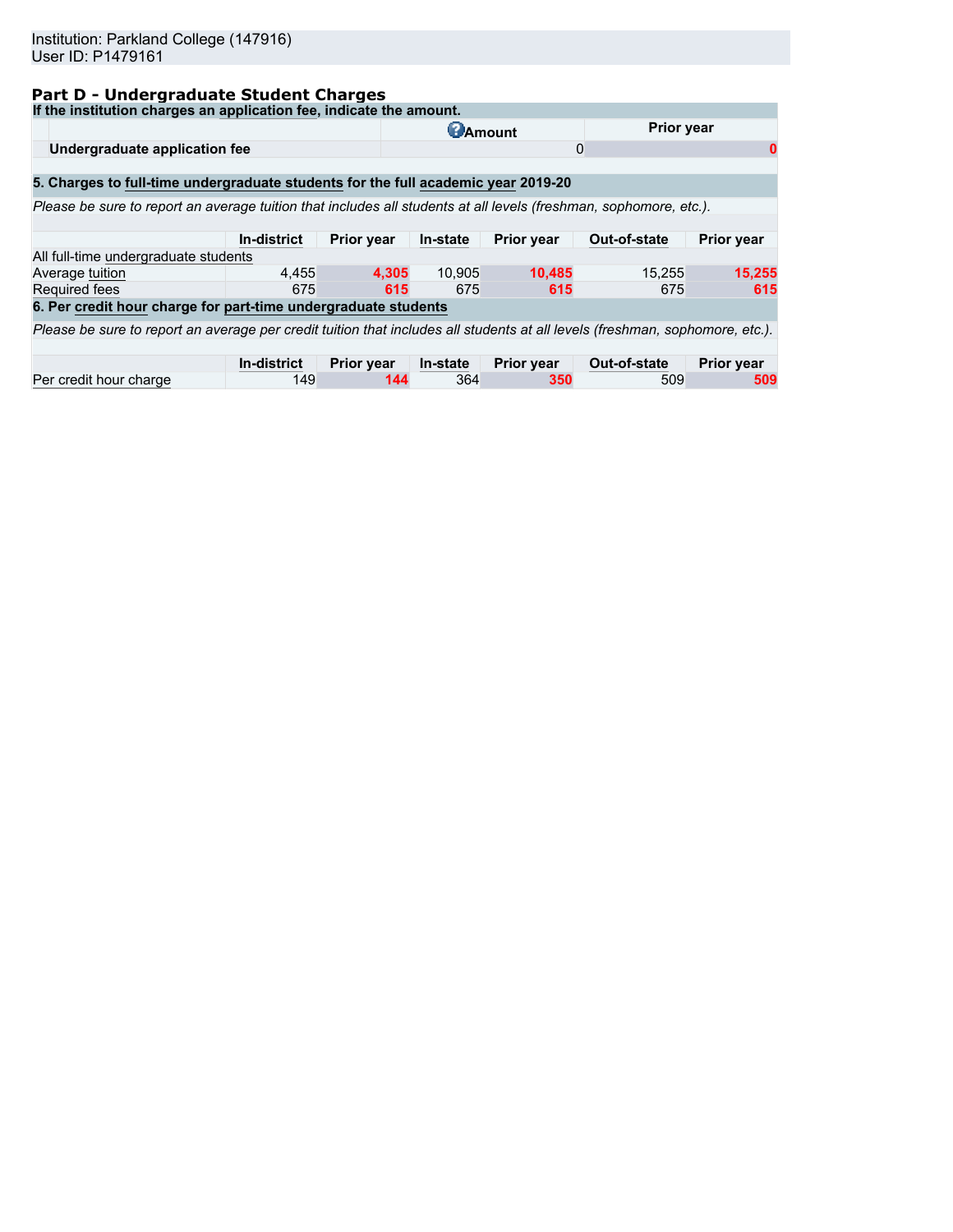#### **Part D - Student Charges - Price of Attendance 11. Cost of attendance for full-time, first-time undergraduate students:**

*Please enter the amounts requested below. These data will be made available to the public on College Navigator. If your institution participates in any Title IV programs (Pell, Stafford, etc.), you must complete all information. Estimates of expenses for books and supplies, room and board, and other expenses are those from the Cost of Attendance report used by the financial aid office in determining financial need. Please talk to your financial aid office to get these numbers to ensure that you are reporting correctly.*

**1** If the 2019-20 tuition and/or fees as reported on this page for *full-time, first-time students* are covered by a tuition guarantee program, check the applicable box(es) under 'Tuition Guarantee'. Additionally, please indicate the maximum % increase that is guaranteed. *These numbers are expected to be fairly small. Please contact the Help Desk if you are confused about these values and how to report them.*

**Charges for full 2016-17 2017-18 2018-19 2019-20**

| academic year                           |        |        |        |        |                                                                                             |                          |
|-----------------------------------------|--------|--------|--------|--------|---------------------------------------------------------------------------------------------|--------------------------|
| Published tuition and required fees:    |        |        |        |        | <b>O</b> Tuition Guarantee<br>(check only if applicable to<br>entering students in 2019-20) | Guaranteed<br>increase % |
| In-district                             |        |        |        |        |                                                                                             |                          |
| Tuition                                 | 4,095  | 4,305  | 4,305  | 4,455  | П                                                                                           |                          |
| Required fees                           | 615    | 615    | 615    | 675    | П                                                                                           |                          |
| Tuition + fees<br>total                 | 4,710  | 4,920  | 4,920  | 5,130  |                                                                                             |                          |
| In-state                                |        |        |        |        |                                                                                             |                          |
| Tuition                                 | 10,485 | 10,485 | 10,485 | 10,905 | □                                                                                           |                          |
| Required fees                           | 615    | 615    | 615    | 675    | П                                                                                           |                          |
| Tuition + fees<br>total                 | 11,100 | 11,100 | 11,100 | 11,580 |                                                                                             |                          |
| Out-of-state                            |        |        |        |        |                                                                                             |                          |
| Tuition                                 | 15,255 | 15,255 | 15,255 | 15,255 | П                                                                                           |                          |
| Required fees                           | 615    | 615    | 615    | 675    | П                                                                                           |                          |
| Tuition + fees<br>total                 | 15,870 | 15,870 | 15,870 | 15,930 |                                                                                             |                          |
|                                         |        |        |        |        |                                                                                             |                          |
| Books and<br>supplies                   | 1,200  | 1,200  | 1,200  | 1,200  |                                                                                             |                          |
| Off-campus (not with family):           |        |        |        |        |                                                                                             |                          |
| Room and board                          | 5,500  | 5,500  | 5,500  | 5,500  |                                                                                             |                          |
| Other expenses                          | 3,300  | 3,300  | 3,300  | 3,300  |                                                                                             |                          |
| Room and board<br>and other<br>expenses | 8,800  | 8,800  | 8,800  | 8,800  |                                                                                             |                          |
| Off-campus (with family):               |        |        |        |        |                                                                                             |                          |
| Other expenses                          | 3,300  | 3,300  | 3,300  | 3,300  |                                                                                             |                          |
|                                         |        |        |        |        |                                                                                             |                          |

 $\bigoplus$  **You may use the space below to provide context for the data you've reported above. These context notes will be posted on the College Navigator website, and should be written to be understood by students and**

**parents.**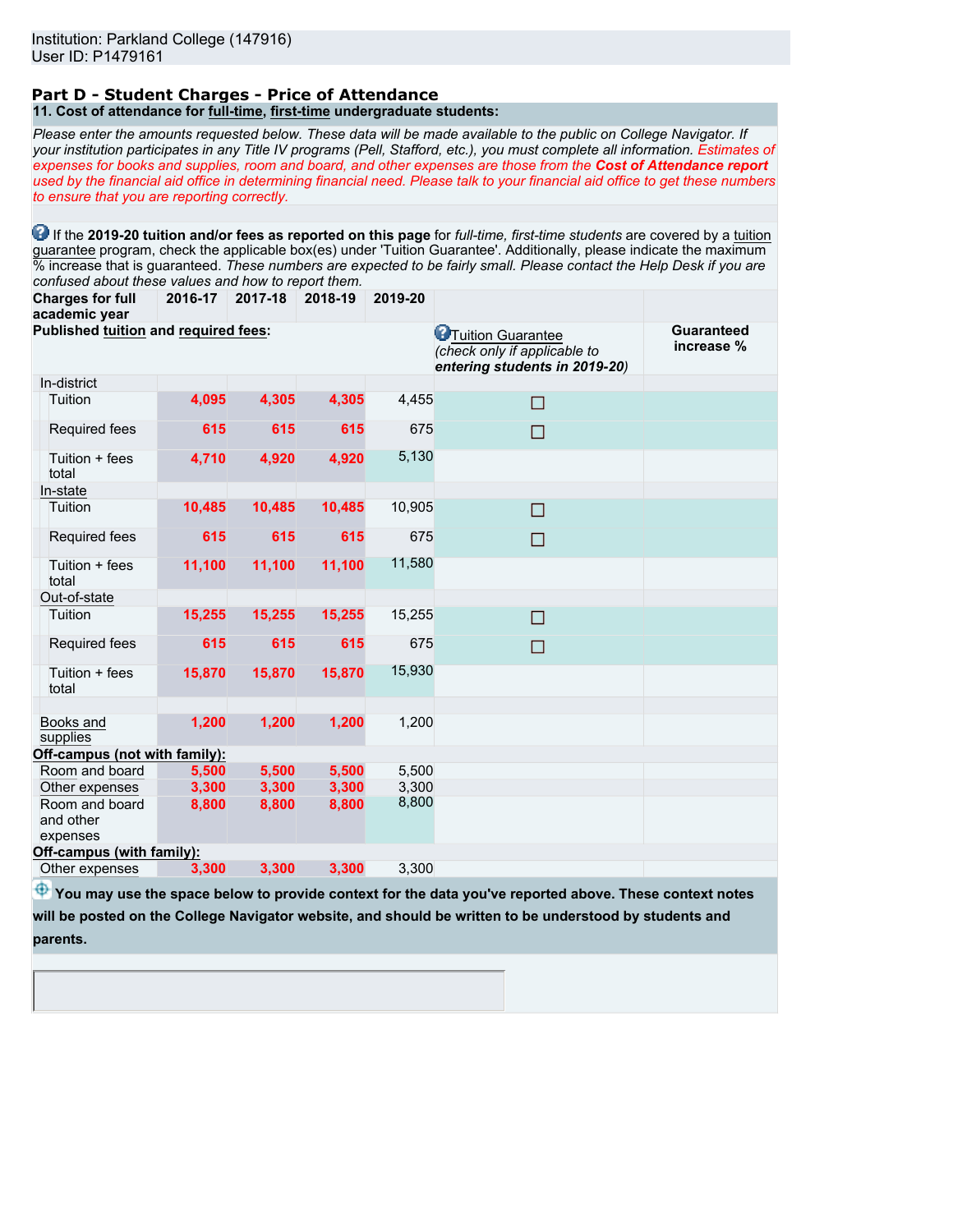# **Part E - Athletic Association**

**1. Is this institution a member of a national athletic association?**

|   | O No                                                       |
|---|------------------------------------------------------------|
| ۰ | Yes - Check all that apply                                 |
|   | National Collegiate Athletic Association (NCAA)            |
|   | National Association of Intercollegiate Athletics (NAIA)   |
|   | National Junior College Athletic Association (NJCAA)<br>м  |
|   | United States Collegiate Athletic Association (USCAA)      |
|   | National Christian College Athletic Association<br>(NCCAA) |
|   | Other                                                      |

**2. If this institution is a member of the NCAA or NAIA, specify the conference FOR EACH SPORT using the pulldown menu.**

| <b>Sport</b>               |            | <b>NCAA or NAIA member</b> |            |  |  |
|----------------------------|------------|----------------------------|------------|--|--|
| Football                   | $\odot$ No | $\bigcap$ Yes-Specify      | Select One |  |  |
| Basketball                 | $\odot$ No | Yes-Specify                | Select One |  |  |
| Baseball                   | $\odot$ No | $\bigcap$ Yes-Specify      | Select One |  |  |
| Cross country and/or track | ெ No       | Yes-Specify                | Select One |  |  |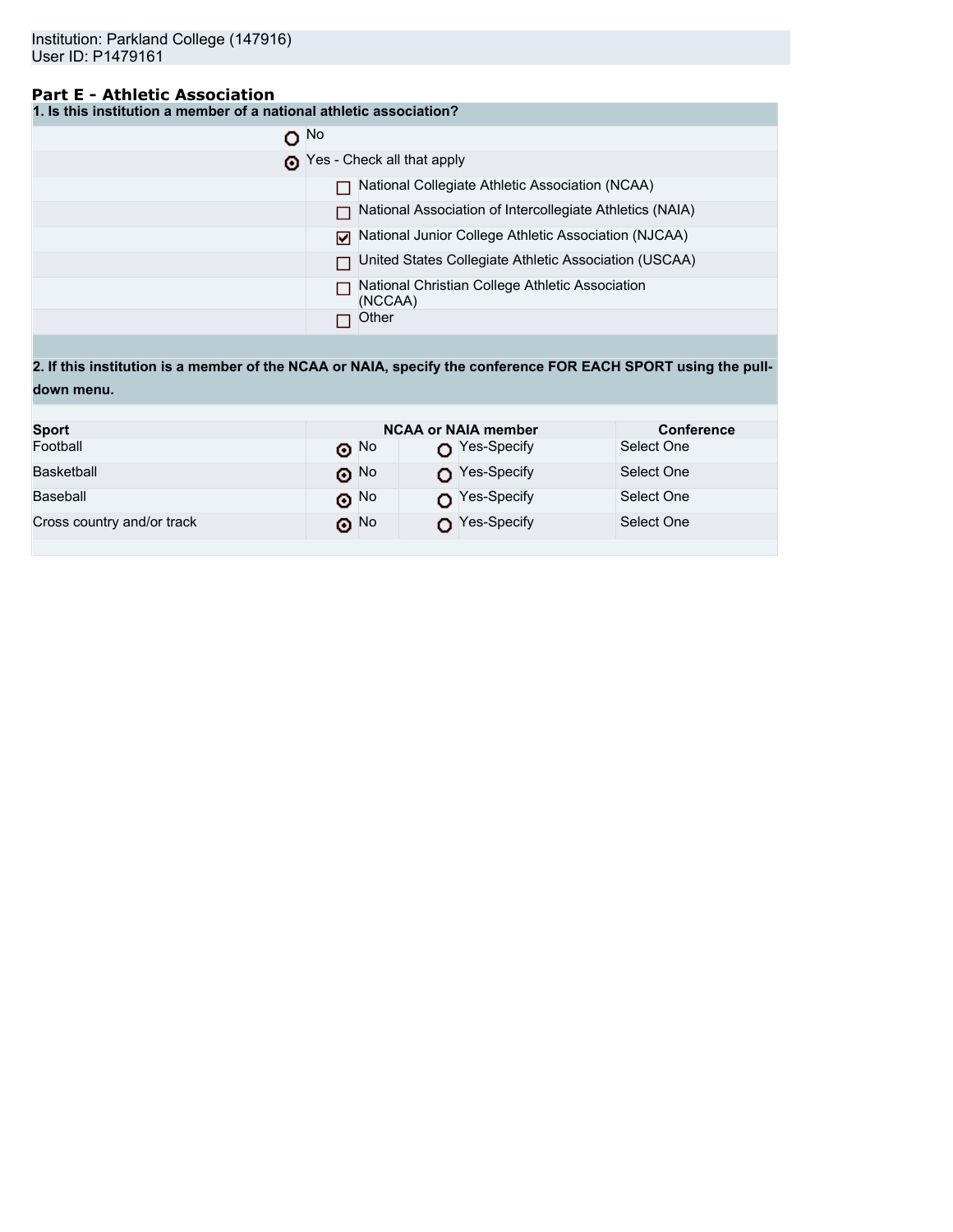# **Prepared by**

The name of the preparer is being collected so that we can follow up with the appropriate person in the event that there are questions concerning the data. The Keyholder will be copied on all email correspondence to other preparers. The time it took to prepare this component is being collected so that we can continue to improve our estimate of the reporting burden associated with IPEDS. Please include in your estimate the time it took for you to review instructions, query and search data sources, complete and review the component, and submit the data through the Data Collection System.

| Thank you for your assistance.                                                                                                    |                                         |                                                            |                      |                                            |  |  |  |  |  |
|-----------------------------------------------------------------------------------------------------------------------------------|-----------------------------------------|------------------------------------------------------------|----------------------|--------------------------------------------|--|--|--|--|--|
|                                                                                                                                   |                                         |                                                            |                      |                                            |  |  |  |  |  |
| This survey component was prepared by:                                                                                            |                                         |                                                            |                      |                                            |  |  |  |  |  |
|                                                                                                                                   | Reyholder                               | <b>SFA Contact</b>                                         |                      | <b>HR Contact</b>                          |  |  |  |  |  |
|                                                                                                                                   | <b>Finance Contact</b>                  | Academic Library Contact                                   |                      | Other                                      |  |  |  |  |  |
| Name: Alison Groot                                                                                                                |                                         |                                                            |                      |                                            |  |  |  |  |  |
| Email: agroot@parkland.edu                                                                                                        |                                         |                                                            |                      |                                            |  |  |  |  |  |
|                                                                                                                                   |                                         |                                                            |                      |                                            |  |  |  |  |  |
| How many staff from your institution only were involved in the data collection and reporting process of this<br>survey component? |                                         |                                                            |                      |                                            |  |  |  |  |  |
| 1.00 Number of Staff (including yourself)                                                                                         |                                         |                                                            |                      |                                            |  |  |  |  |  |
|                                                                                                                                   |                                         |                                                            |                      |                                            |  |  |  |  |  |
| How many hours did you and others from your institution only spend on each of the steps below when                                |                                         |                                                            |                      |                                            |  |  |  |  |  |
| responding to this survey component?                                                                                              |                                         |                                                            |                      |                                            |  |  |  |  |  |
|                                                                                                                                   |                                         |                                                            |                      |                                            |  |  |  |  |  |
| Exclude the hours spent collecting data for state and other reporting purposes.                                                   |                                         |                                                            |                      |                                            |  |  |  |  |  |
| <b>Staff member</b>                                                                                                               | <b>Collecting Data</b><br><b>Needed</b> | <b>Revising Data to Match</b><br><b>IPEDS Requirements</b> | <b>Entering Data</b> | <b>Revising and</b><br><b>Locking Data</b> |  |  |  |  |  |
| Your office                                                                                                                       | 6.00 hours                              | 0.00 hours                                                 | 2.00 hours           | 1.00 hours                                 |  |  |  |  |  |
| <b>Other offices</b>                                                                                                              | hours                                   | hours                                                      | hours                | hours                                      |  |  |  |  |  |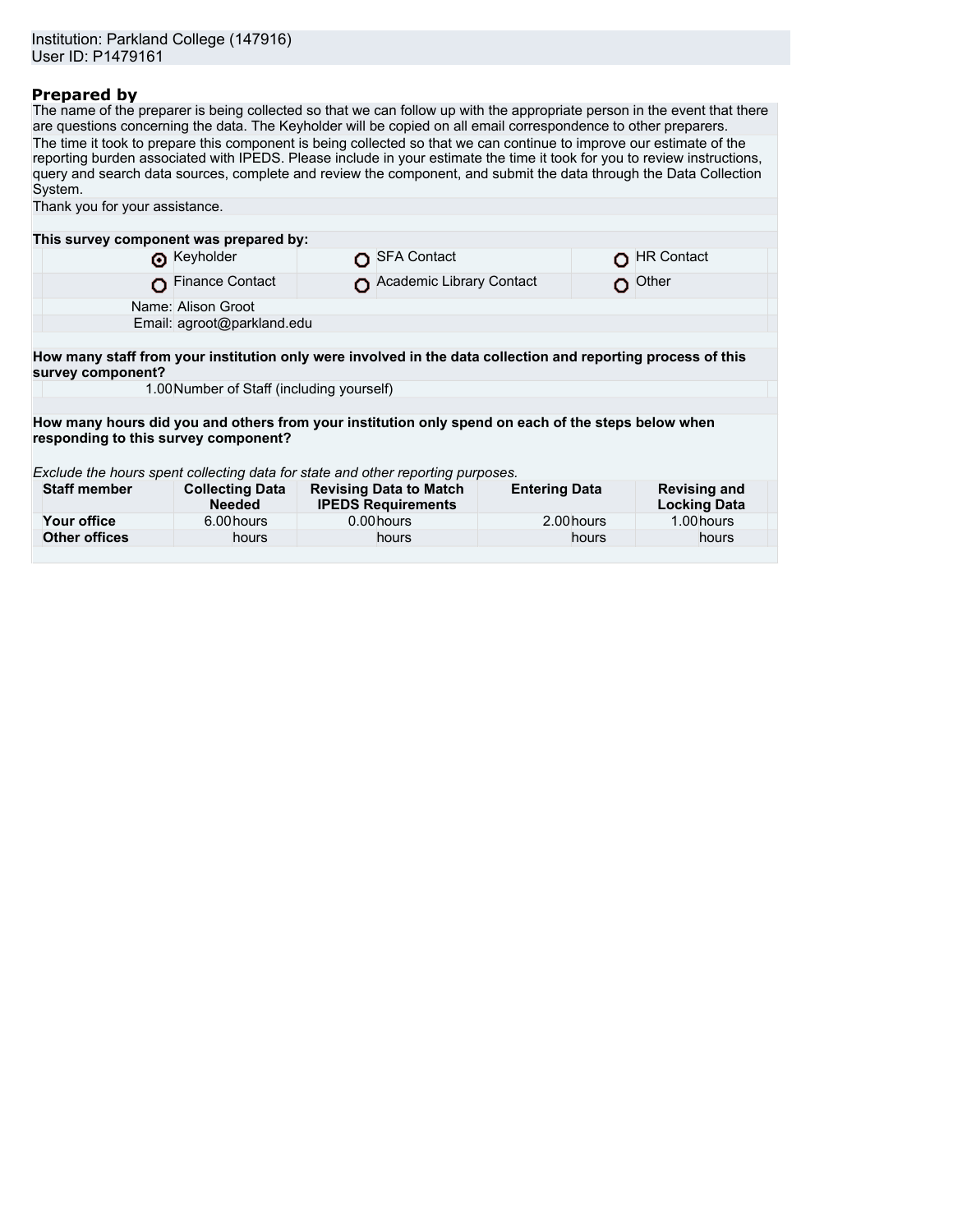## **Summary**

## **Institutional Characteristics Component Summary Academic Year Reporters**

IPEDS collects important information regarding your institution. All data reported in IPEDS survey components become available in the IPEDS Data Center and appear as aggregated data in various Department of Education reports. Additionally, some of the reported data appears specifically for your institution through the College Navigator website and is included in your institution's Data Feedback Report (DFR). The purpose of this summary is to provide you an opportunity to view some of the data that, when accepted through the IPEDS quality control process, will appear on the College Navigator website and/or your DFR. College Navigator is updated approximately three months after the data collection period closes and Data Feedback Reports will be available through the [Data Center](https://nces.ed.gov/ipeds/use-the-data) and sent to your institution's CEO in November 2019.

Please review your data for accuracy. If you have questions about the data displayed below after reviewing the data reported on the survey screens, please contact the IPEDS Help Desk at: 1-877-225-2568 or ipedshelp@rti.org.

| <b>GENERAL INFORMATION</b>                                                                        |                                                                                                                                                                                                  |  |  |  |  |
|---------------------------------------------------------------------------------------------------|--------------------------------------------------------------------------------------------------------------------------------------------------------------------------------------------------|--|--|--|--|
| Mission Statement                                                                                 | https://www.parkland.edu/Main/About-Parkland/Administration                                                                                                                                      |  |  |  |  |
| Are all the programs at your institution offered exclusively<br>via distance education programs?  | No.                                                                                                                                                                                              |  |  |  |  |
| Special Learning Opportunities                                                                    | Study abroad                                                                                                                                                                                     |  |  |  |  |
| Student Services                                                                                  | Remedial services<br>Academic/career counseling services<br>Employment services for current students<br>Placement services for program completers<br>On-campus day care for children of students |  |  |  |  |
| Credit Accepted                                                                                   | Dual credit (college credit earned while in high school)<br>Credit for life experiences<br>Advanced placement (AP) credits                                                                       |  |  |  |  |
| Undergraduate students enrolled who are formally<br>registered with office of disability services | 6%                                                                                                                                                                                               |  |  |  |  |

| <b>PRICING INFORMATION</b>                                                   |                                       |                      |          |          |          |  |  |  |
|------------------------------------------------------------------------------|---------------------------------------|----------------------|----------|----------|----------|--|--|--|
| Estimated expenses for academic year for full-time, first-time students      |                                       | 2016-17              | 2017-18  | 2018-19  | 2019-20  |  |  |  |
|                                                                              | In-district tuition and fees          | \$4,710              | \$4,920  | \$4,920  | \$5,130  |  |  |  |
|                                                                              | In-state tuition and fees             | \$11,100             | \$11,100 | \$11,100 | \$11,580 |  |  |  |
|                                                                              | Out-of-state tuition and fees         | \$15,870             | \$15,870 | \$15,870 | \$15,930 |  |  |  |
|                                                                              | Books and supplies                    | \$1,200              | \$1,200  | \$1,200  | \$1,200  |  |  |  |
|                                                                              | Off-campus room and board             | \$5,500              | \$5,500  | \$5,500  | \$5,500  |  |  |  |
|                                                                              | Off-campus other expenses             | \$3,300              | \$3,300  | \$3,300  | \$3,300  |  |  |  |
|                                                                              | Off-campus with family other expenses | \$3,300              | \$3,300  | \$3,300  | \$3,300  |  |  |  |
| Average undergraduate student tuition and fees for academic year 2019-<br>20 |                                       | Tuition              |          | Fees     |          |  |  |  |
|                                                                              | In-district                           | \$4,455              |          | \$675    |          |  |  |  |
|                                                                              | In-state                              | \$10,905             |          | \$675    |          |  |  |  |
|                                                                              | Out-of-state                          | \$15,255             |          | \$675    |          |  |  |  |
| Alternative tuition plans                                                    |                                       | Tuition payment plan |          |          |          |  |  |  |